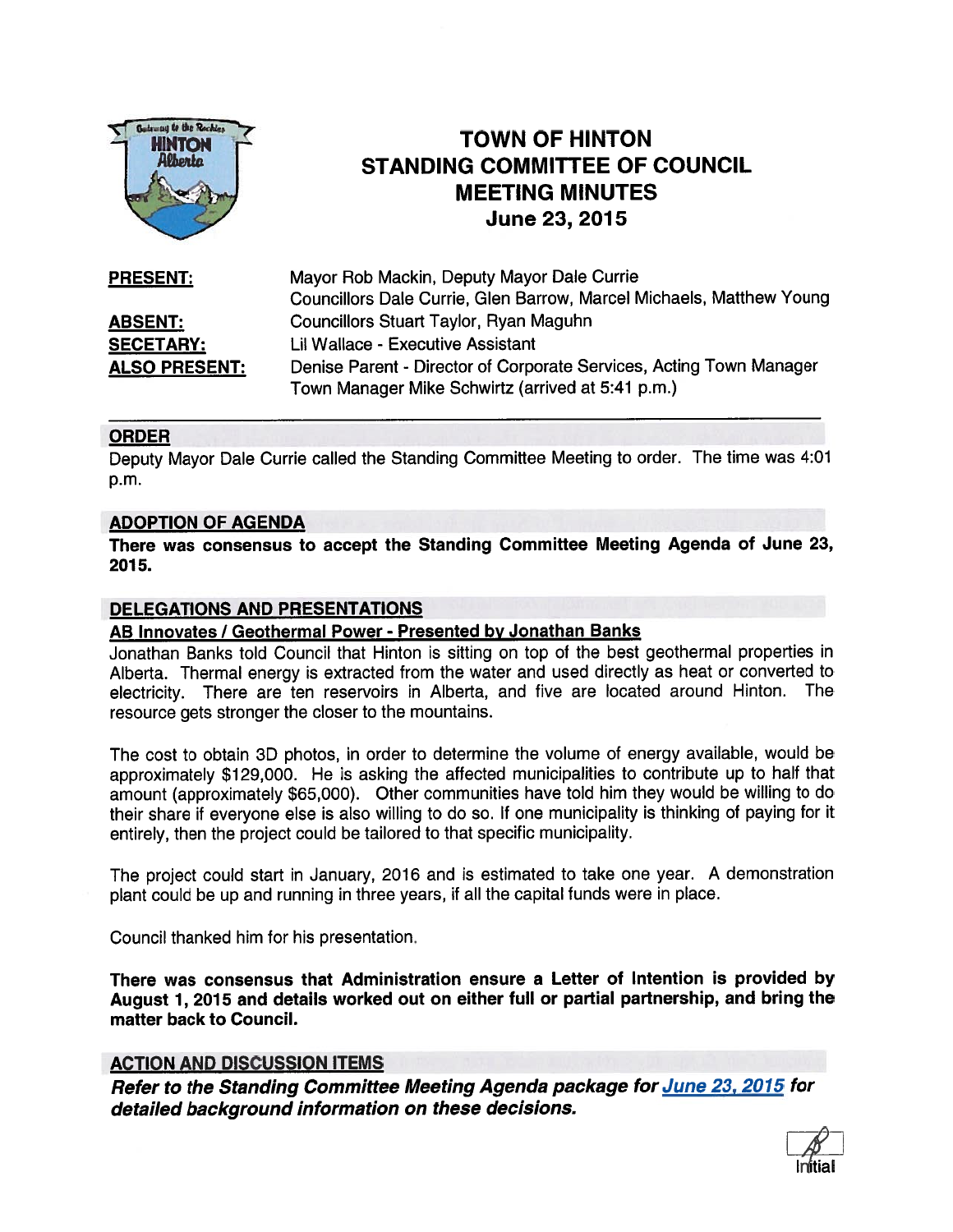## Gateway Signage

There was consensus that Council direct Administration to bring back information on powder coating (reflective paint), and improving landscaping (zero maintenance if possible) for immediate results; with <sup>a</sup> line item added to the budget for long term results.

## Process to Sell or Re-Zone Lands

Councillor Glen Barrow declared he was removing himself from the discussion as he had <sup>a</sup> possible conflict because of his business. He left the room at 5:13 p.m.

There was consensus that Council direct Administration to prepare <sup>a</sup> "business case" to install full/partial services at the Town campground and/or exit strategy to ge<sup>t</sup> out of the campground business by January, 2076.

The Chair called for <sup>a</sup> recess at 5:32 p.m. The meeting reconvened at 5:39 pm and Councillor Glen Barrow joined the meeting again at that time.

#### Incentive Program

The Mayor told Council he wanted to have <sup>a</sup> discussion on various ways to stimulate the economy and encourage business growth. By offering an incentive program such as that set out in his attachments, which is simple and easy to apply for, encourages new development and new jobs in the community. He stated that by delaying future revenue, the town would not be losing any money from the tax amount collected today as the total dollar amount would remain the same. This program shows that Council is doing their par<sup>t</sup> to encourage business to grow.

Town Manager Mike Schwirtz joined the meeting at 5:41 p.m.

Council questioned if there truly is <sup>a</sup> need for <sup>a</sup> tax incentive program, and discussed some pros and cons to having it. The Mayor encouraged Council to have this discussion with citizens and chamber members. He stated Council needs to keep asking businesses what they can do to help them expand their businesses and see Hinton as an attractive place to work and live.

#### There was consensus that Council accep<sup>t</sup> this repor<sup>t</sup> for information.

#### ADDITIONAL INFORMATION

#### Urgent Matters from Council

Councillor Glen Barrow enquired about water pressure in the Fir Avenue area and was advised that most of that area is private service. The residences that are hooked to town water do not have <sup>a</sup> water pressure issue. If there are concerns, those citizens should contact Gordie Lee, Director of Infrastructure Services at 780-865-6043.

Administration advised if there are any other operational concerns, citizens should contact 780- 865-2634 so the matters can be taken care of by Administration.

Councillor Dale Currie advised he has heard from several citizens that the mine truck should be moved but not to Green Square. He is still surveying where the majority of people want the truck to be located.